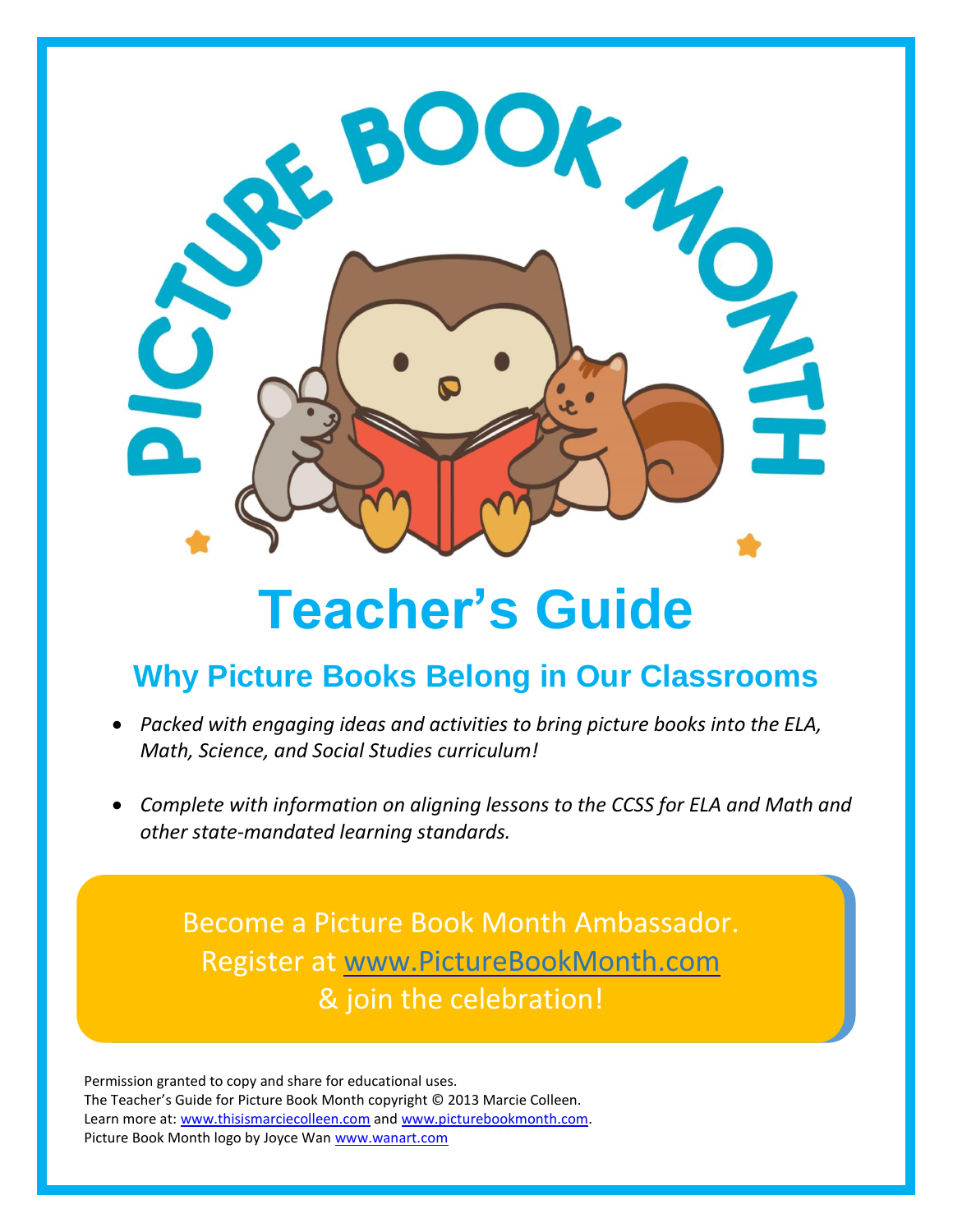## What is Picture Book Month?

Picture Book Month is an international literacy initiative that celebrates print picture books during the month of November.

Founder, Dianne de Las Casas (author & storyteller[\) www.diannedelascasas.com,](http://www.diannedelascasas.com/) and Co-Founders, Katie Davis (author/illustrator) [www.katiedavis.com,](http://www.katiedavis.com/) Elizabeth O. Dulemba (author/illustrator) [www.dulemba.com,](http://www.dulemba.com/) Tara Lazar (author) [taralazar.wordpress.com,](http://www.taralazar.wordpress.com/) and Wendy Martin (author/illustrator) [wendymartinillustration.com,](http://www.wendymartinillustration.com/) put together their worldwide connections to make this happen.

Every day in November, there is a new post from a picture book champion explaining why he/she thinks picture books are important.

In this digital age where people are predicting the coming death of print books, picture books (the print kind) have so much to offer that they must be celebrated and shared. And the world needs picture books. There's nothing like the physical page turn of a beautifully crafted picture book.

## What You Can Do to Celebrate Picture Book Month?

\* Become a Picture Book Month Ambassador and place the Ambassador badge on your website, with a link to www[.PictureBookMonth.com.](http://www.picturebookmonth.com/)

\* Register at [www.PictureBookMonth.com](http://www.picturebookmonth.com/) so that you can pledge to celebrate your love of picture books throughout the month of November. You will also be added to the Picture Book Month mailing list.



\* Create posters and hang them around your school and library. Posters are available for download online in the media kit. Be sure to include the book covers of your favorite picture books.

\* Download the theme calendar for Picture Book Month to help you create a month-long celebration of picture books.

\* Count how many picture books are checked out and keep a running total. At the end of the month, let us know how many your school or library read!

\* Tweet the cause and/or reviews of your favorite picture books. Use the hashtag #picturebookmonth

\* Get the Picture Book Month Twibbon, a digital ribbon that can be added to your Twitter avatar or Facebook profile picture. Details online.

\* Ask a picture book author/illustrator to visit or do a Skype visit to your school or library.

\* Post a review of your favorite picture book to Amazon.com, Goodreads, Library Thing, or your blog.

\* Follow Picture Book Month (@picturebkmonth) and founder Dianne de Las Casas (@AuthorDianneDLC) on Twitter for updates every day in November. You can find Picture Book Month on Facebook, too.

November is Picture Book Month. Read \* Share \* Celebrate!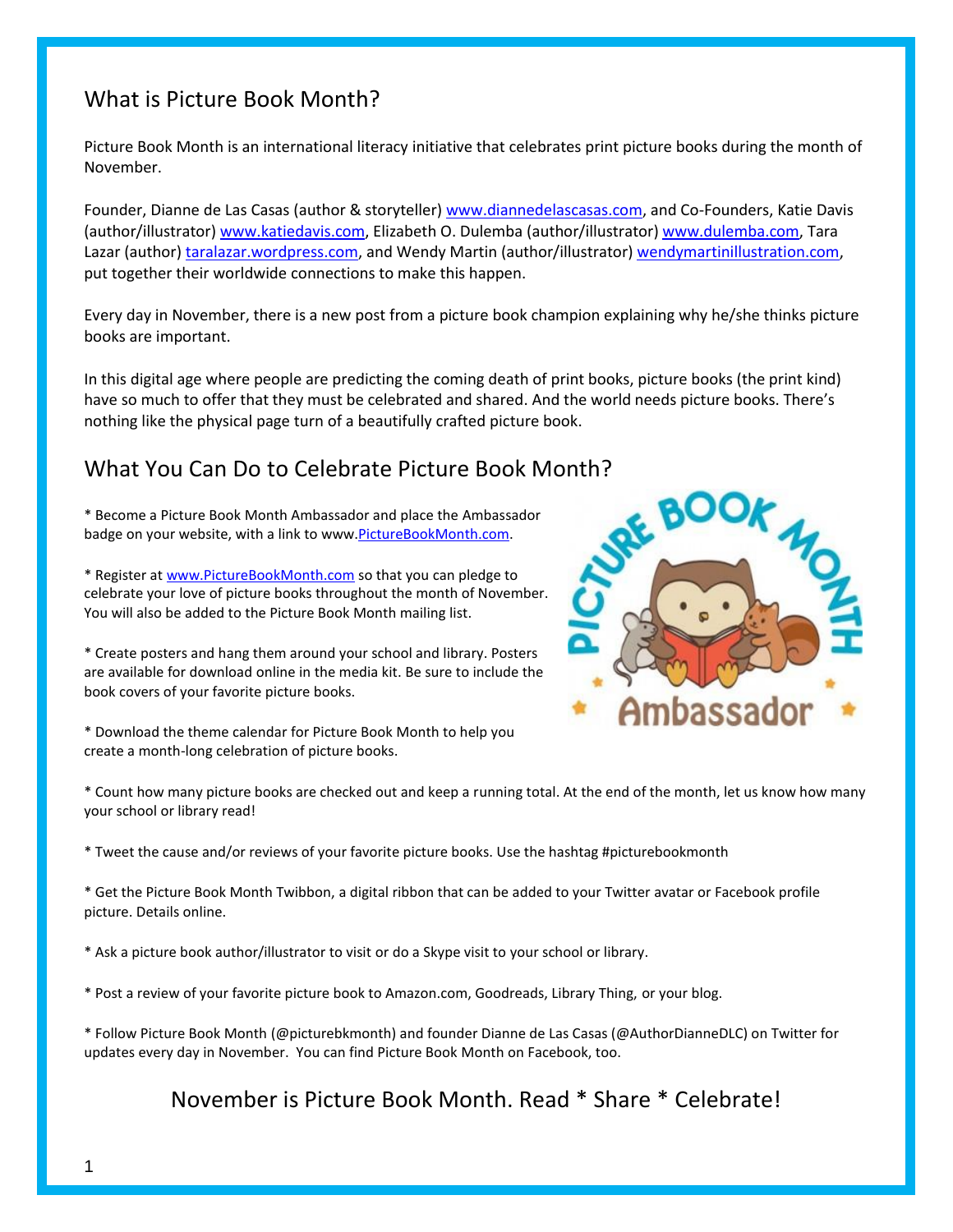## **Table of Contents**

| The Heart of Learning: Why Picture Books Belong in Our Classrooms | 3  |
|-------------------------------------------------------------------|----|
| English Language Arts                                             | 4  |
| Teacher Testimonial: Picture Books as Mentor Texts for Writing    | 6  |
| Math                                                              |    |
| Science                                                           | 9  |
| Teacher Testimonial: Two Teachers, Countless Possibilities        | 11 |
| <b>Social Studies</b>                                             | 12 |
| <b>Helpful Resources</b>                                          | 14 |
| <b>Share Your Ideas</b>                                           | 15 |

#### **How To Use This Guide**

This teacher's guide for Picture Book Month is designed to help teachers integrate picture books into English language arts (ELA), mathematics, science, and social studies curricula. Art and drama are encouraged throughout the guide and all activities were created in conjunction with relevant content standards in ELA, math, science, and social studies.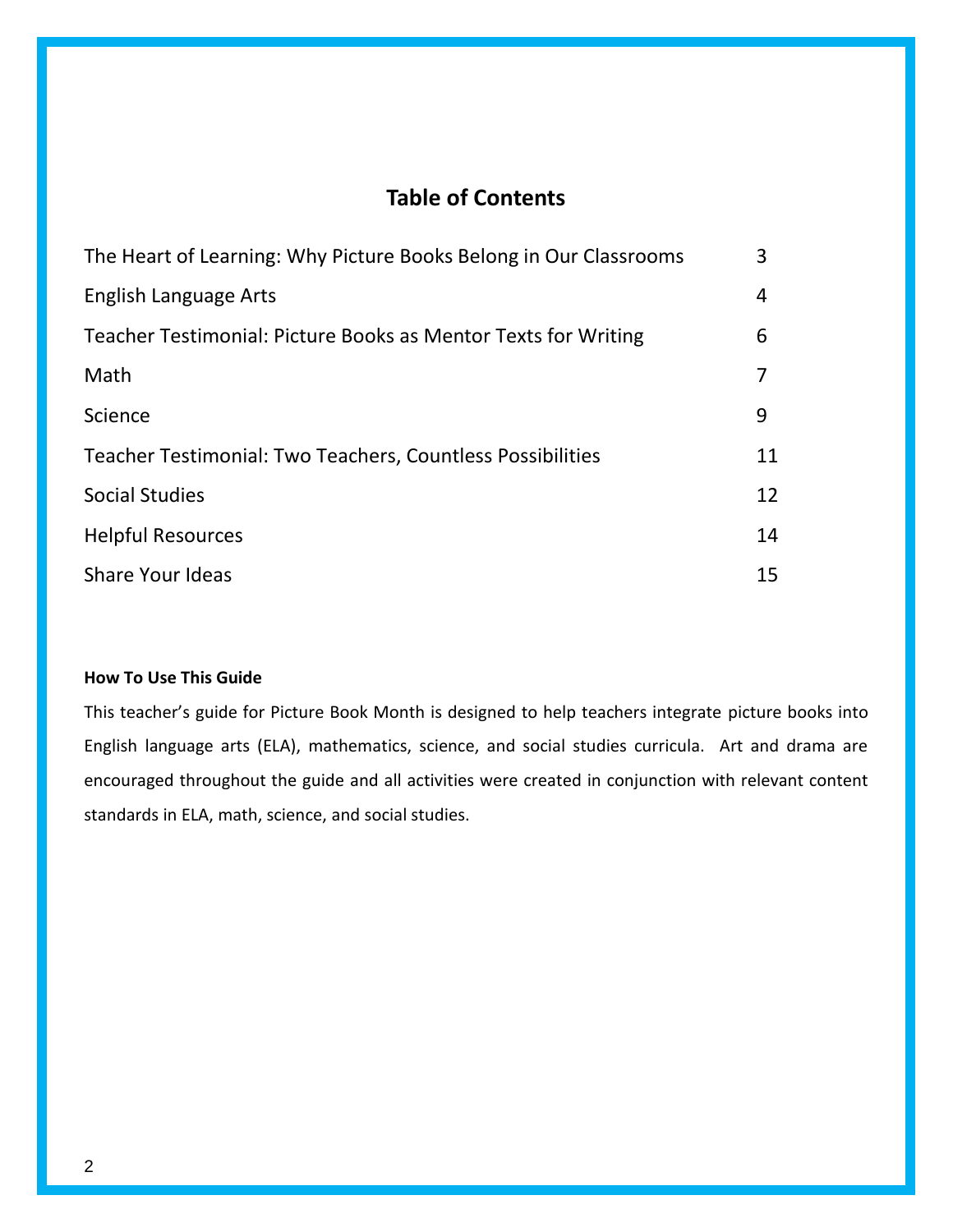# **The Heart of Learning: Why Picture Books Belong in Our Classrooms**

With the rise of bullying in our schools, how can we deny that our classrooms need more heart? The danger is that with the implementation of mandated learning standards, teachers feel forced to spend more time teaching to "the test," in lieu of teaching matters of the heart—or worse yet, teaching *with* their hearts.

Picture books can address both heart and the standards. Picture books allow for story. Picture books teach empathy. Picture books help relate human experiences to academic concepts and address complex issues and content. And because picture books have a short focused format, the academic concepts and complex issues become readily accessible to children.

This guide is not meant to be an instruction book on what exactly to do to bring picture books into your classroom. Instead it serves as a celebration and call-to-action to springboard your own ideas for using picture books in your classroom. By focusing on the academic concepts deemed necessary by state and federal mandated learning standards, this guide sets out to empower teachers to consider picture books as valuable resources, which connect students with content and inspire their humanity. Any picture book can be tied into the CCSS and other state standards. Therefore, teachers should feel authorized to choose the texts they want to teach and find alignment from there, not the other way around.

Lately, non-fiction picture books have been getting a lot of attention and although non-fiction picture books provide wonderful content for inclusion within the classroom, it is my wish that fiction picture books would be given the same attention and opportunity to thrive within the academic environment.

My hope is that this guide provides inspiration, validation, and celebration for *all* picture books in every classroom.



*Marcie Colleen, Picture Book Month's Education Consultant, has been in education for 18 years. She is a former New York classroom teacher and has served as a curriculum creator for the Central New York Institute of Aesthetic Education, Syracuse Stage, Tony Randall's National Actors Theater, and various Broadway and Off-Broadway shows. She was the Director of Education for TADA! Youth Theater in NYC creating and managing educational programming reaching over 30,000 students and families in the NYC Metro area a year. Her Teacher's Guides for picture books and middle grade* 

*novels can be found a[t www.thisismarciecolleen.com.](http://www.thisismarciecolleen.com/)*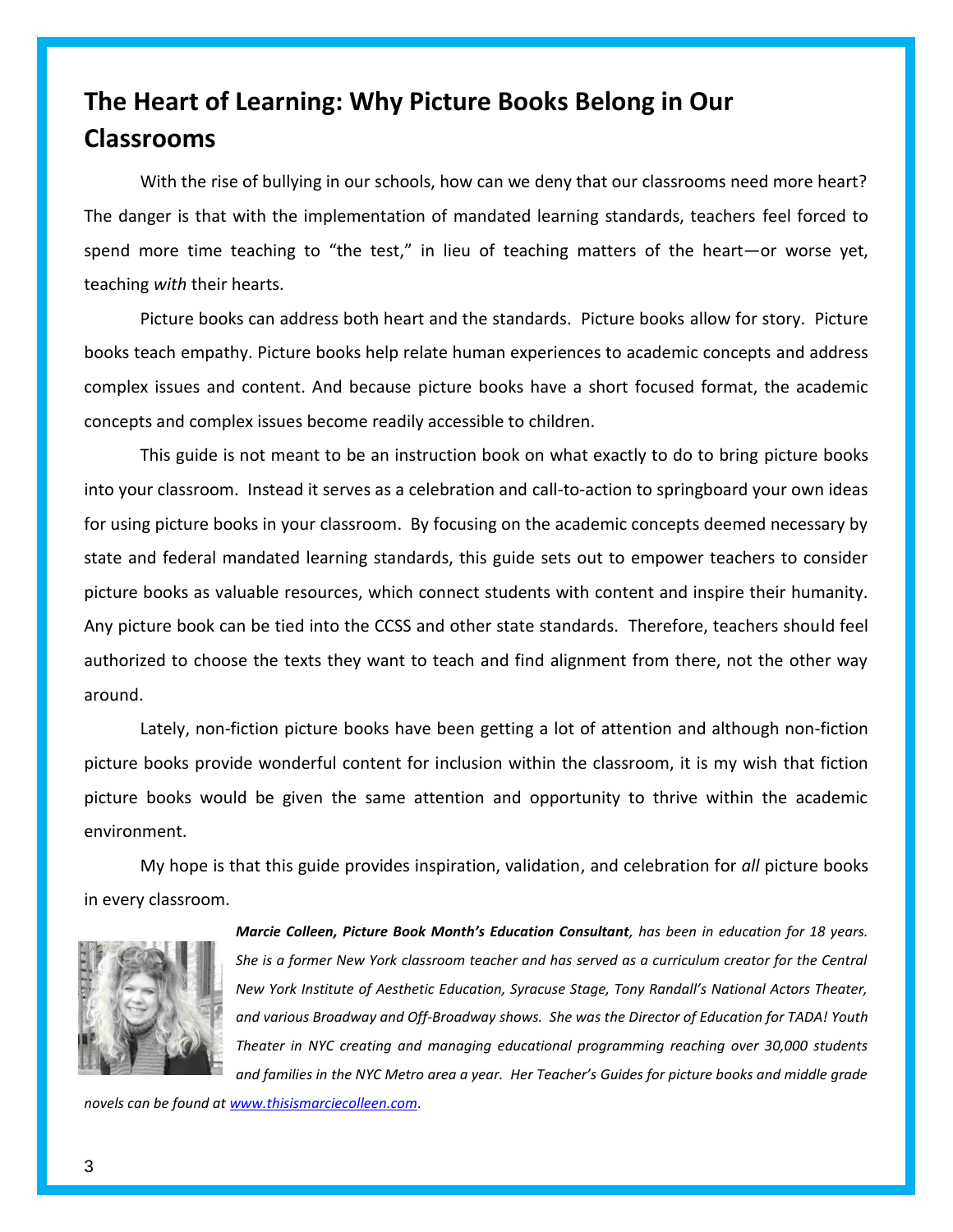## **English Language Arts**

*Based on the* Common Core State Standards for English Language Arts & Literacy in History/Social Studies, Science and Technical Subjects *and the National Council of Teachers of English and the International Reading Association* Standards for the English Language Arts*.*

Concepts:

- **\* Reading**
- **\* Writing**
- **\* Speaking & Listening**

**\*Language**

#### **Why Picture Books?**

• Picture books are wonderful tools for teaching story structure, key ideas, and details because of their simple linear plot lines and setting, with a few highly developed characters.

• Picture books prompt a variety of creative writing assignments.

• Picture books lend themselves nicely to technical writing assigments, including but not limited to letters to authors or illustrators, book reviews, research papers based on a theme found within the story.

• Picture books are specifically and technically crafted. Due to the concise and simple nature of the genre, word choice and structure is extremely important.

- Picture books are meant to be read-aloud, which automatically makes them a social experience.
- The very nature of reading a picture book invites conversation and questions that support students developing understandings of language and their world.
- Picture books contain many literary conventions including but not limited to, rhyme, onomatopoeia, alliteration, hyperbole.
- Visuals in the illustrations build skills for determining meaning through context.

#### Classroom Activities:

**How I See It ~** Choose a character, other than the main protagonist, and write the story from their Point of View. Use *The True Story of the 3 Little Pigs* as told by Jon Scieszka and illustrated by Lane Smith, as an example. For another challenge, the students could place themselves in the story and tell their own version.

**Reader's Theater ~** Create a Reader's Theater version of the story. Cast students as the characters and have them read the book's dialogue or develop their own lines to best re-tell the story.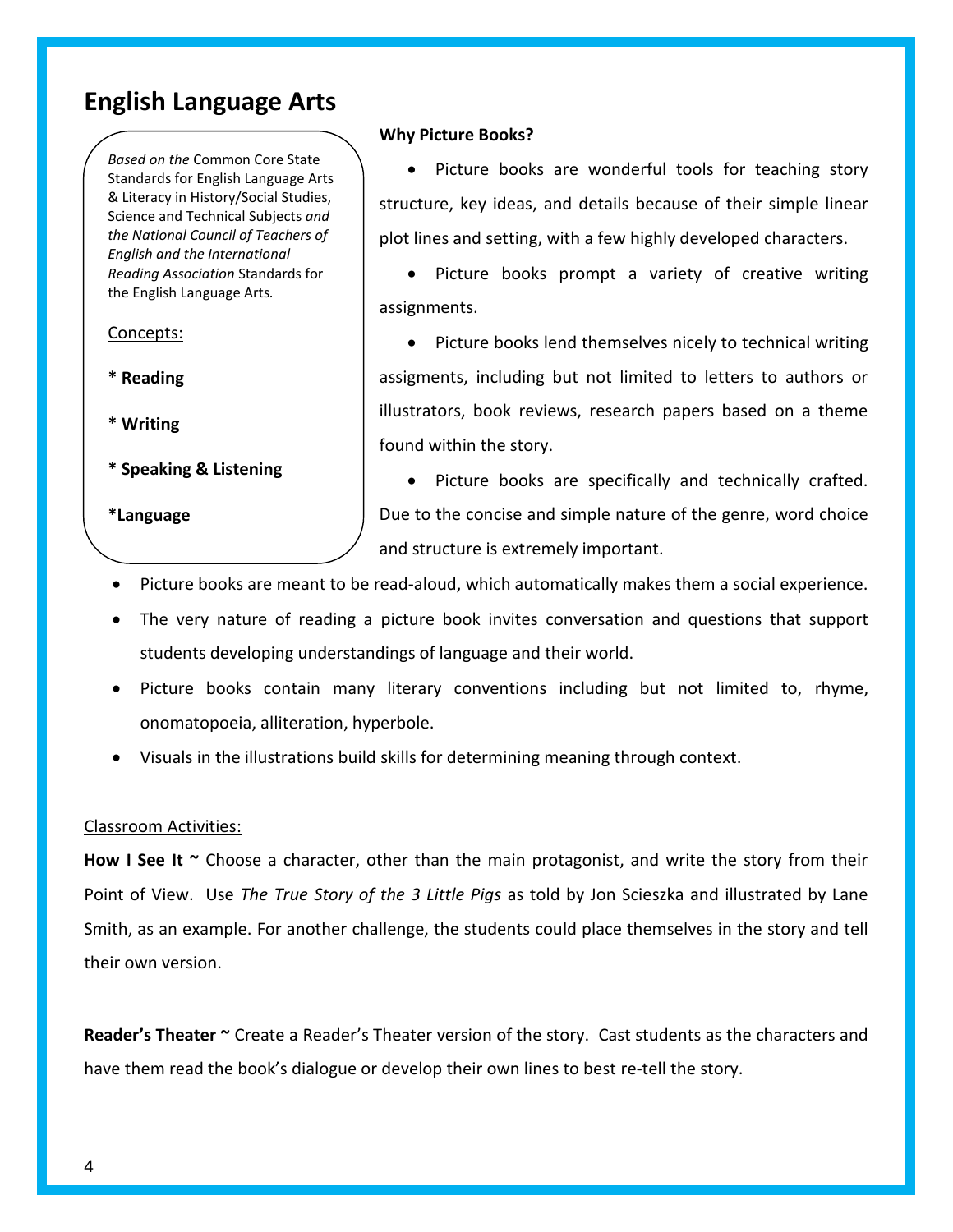**Diaries, Letters, Journals, and Messages ~** These creative writing assignments require students to use appropriate vocabulary, point of view, content and form, as well as enable students to experiment with different purposes for writing. For example, using the traditional story of *Goldilocks and the Three Bears*, students could write:

- o Goldilocks' letter of apology to the bears;
- o Baby Bear's letter to his best friend describing his experiences;
- o Newspaper articles by reporters regarding the "break-in";
- o Police reports and witness statements;
- o Estimates for furniture repair from the Guild of Furniture Makers;
- o Goldilocks' diary extries the day before the incident and the day after;
- o A letter to the author or illustrator of the book.

**Vocab Detectives ~** Re-read sections of the book aloud and ask students to listen carefully for words they do not know. As soon as they come across a new vocabulary word, they raise their hand. Repeat the phrase using the unknown word. What might it mean, based on context? Look up the word in the dictionary. Read the definition. Come up with a way to remember what the word means*. Using Total Physical Response, students can create an action that symbolizes the word and helps them remember it.* Create a list of the vocabulary words and hang it on the wall. Revisit it again and again.

**Instructional Read Alouds ~** Reading a story aloud in class includes pre-reading, during reading, and post-reading activities to make sure the class understands and makes connections with the story. This constant verbal interaction can help build a student's desire and confidence to read independently.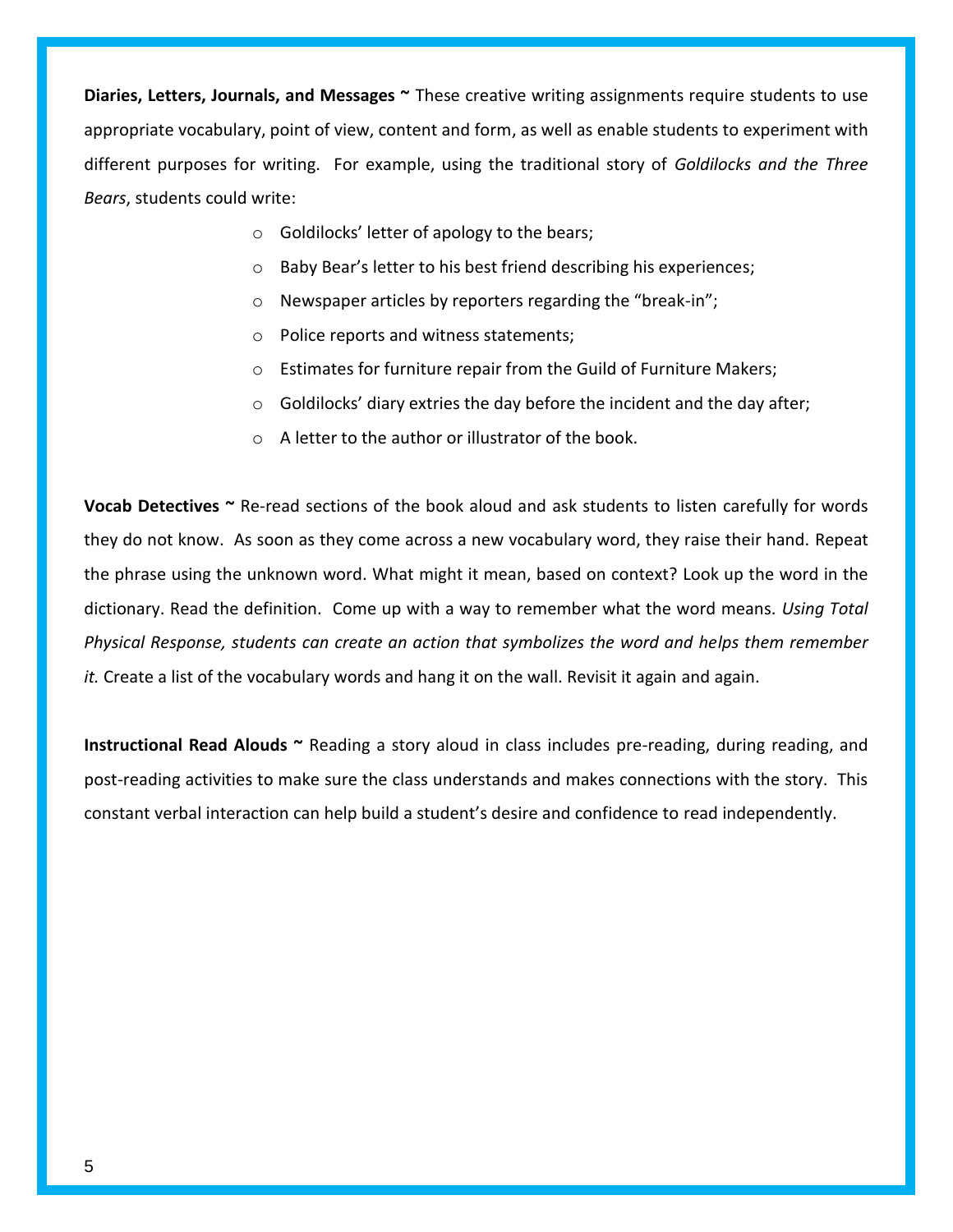## **………………………………………Teacher Testimonial**

## **Picture Books as Mentor Texts for Writing by Marcie Flinchum Atkins**

Picture books matter. They matter because they can be loved and used on so many different levels. I teach fourth graders. Many people think that's the age when kids are "too old" for picture books. They can read harder books by this age, usually. But picture books are for so much more than just stepping stones in reading. I use them extensively in teaching children how to write.

Picture books are the perfect mentor text for writing. They are short, yet the language and structure are complex. Picture books allow for pleasure reading, but they also leave room for revisiting. *Owl Moon* is a book that my students have usually heard a half-dozen times before they enter fourth grade. When I pull it out and they say, "Oh, I've read this book," I'm thrilled. This means that they don't have to concentrate on *what* happens, they can concentrate on *how* Yolen uses her writing techniques to give us sensory details of that owling night.

When I introduce Denise Fleming's *In the Small, Small Pond*, it appears to be a book for toddlers—much too young for fourth graders. Yet, Fleming's use of poetic language and her vivid verbs make this short book perfect for wrapping students in word choice.

Even Michael Ian Black's hilarious *A Pig Parade is a Terrible Idea* seems like just a laugh-outloud funny read. It is. But what a great example of tone—something that's very hard to find examples of.

*The Quiet Book* by Deborah Underwood is also a very short text but serves as a great example of choosing the exact right word for what you want to convey. Not just quiet. What kind of quiet?

Picture books matter in the classroom—even in the intermediate elementary classroom. They shouldn't disappear and be replaced with middle grade novels just because kids can now read them. We need to continue to revisit favorites from early childhood and introduce students to new titles because stories in picture books are some of the greatest writing examples we can give to students.

> *Marcie Flinchum Atkins teaches fourth graders by day and writes picture books, middle grade and YA novels in the wee hours of the morning. She also writes mentor texts lesson plans for her website: [http://www.marcieatkins.com/for](http://www.marcieatkins.com/for-teachers-2/mentor-text-lessons/)[teachers-2/mentor-text-lessons/](http://www.marcieatkins.com/for-teachers-2/mentor-text-lessons/)*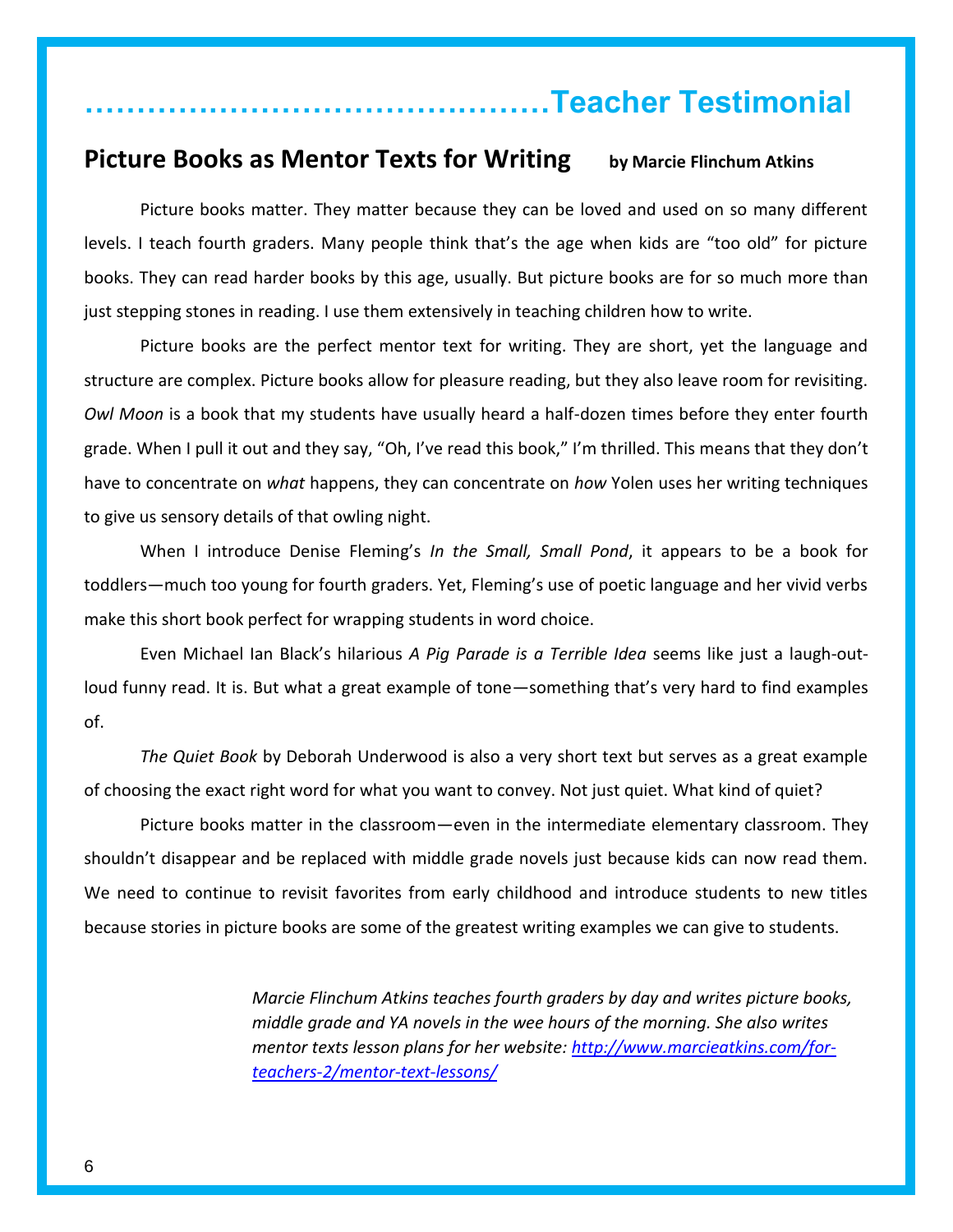## **Math**

*Based on the Common Core State Standards for Mathematics and* The Curriculum and Evaluation Standards for School Mathematics and Focal Points *from the National Council of Teachers of Mathematics.*

Concepts:

**\* Numbers and Operations**

**\*Algebraic Thinking**

**\*Geometry**

**\* Measurement and Data**

#### **Why Picture Books?**

• Picture books aid students in visualizing mathematics within a narrative context.

 Picture book illustrations lend themselves nicely to counting exercises ("how many apples can you find?").

• Picture books help students visualize number quantities and number comparison ("how many *more* apples does this tree have *than* that tree?").

• Picture books provide excellent scenarios for word problems, using a plot line and characters that students know and relate to.

 Picture book illustrations serve as wonderful models of how shapes are used to create pictures.

• Picture books help students visualize what they are reading

and make sense of the content which is a big component in spatial learning and problem solving.

• Picture books provide context, which supports developing understandings of mathematical concepts such as measurement and time

#### Classroom Activities:

**Scavenger Hunt ~** What's more fun than a scavenger hunt to sharpen counting skills? In line with a theme or item in a story, ask students to find 1 of something, 2 of something, 3 of something, and so on until you reach 10 (ex. Find 1 pencil, 2 markers, 3 books, 4 erasers, etc)—or allow kids to determine what items to collect themselves, as long as they meet the quantity requirements.

**The Geometry of Illustration ~** Using simple shapes cut out of various colored paper, have students recreate a character or illustration from a picture book. As an added challenge, provide several threedimensional "found objects". The recycling bin can be a haven for cubes, spheres and cones. Using these objects have students create a three dimensional sculpture of a picture book character.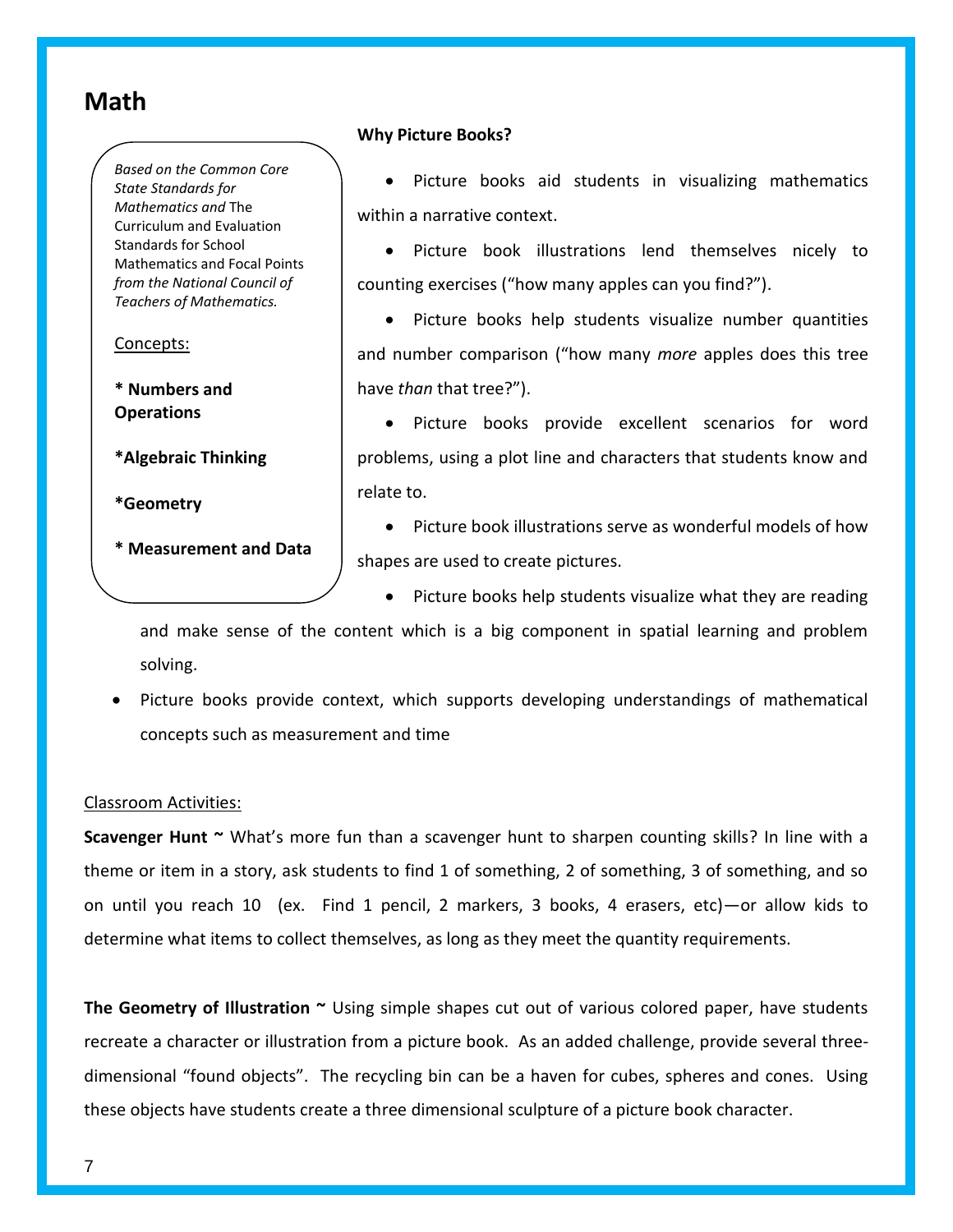**The Secret Message Code game ~** Although this activity is in the Math section of this guide, it definitely has cross-over with ELA as it teaches letter recognition, spelling, and reading depending on the level of the students.Assign a number to each letter in the alphabet (ie. A=1, B=2, C=3, and so on).Create the message (based on the story) , only using a blank to represent each letter. Under each blank, place a math equation that would lead to the necessary letter. For example 1+3 under a blank means that that blank should contain a D, because D=4. Do this with the entire message and have students try and figure out the Secret Message. Depending on the level of the students, this activity can be done as a class or individually.

**Data Collection & Surveys ~** This activity is a great get-to-know-you activity for the beginning of the year.

- $\circ$  As a class, create a survey about favorite things. For example: Favorite character; Favorite book; etc.
- $\circ$  Take a tally from the class, and then construct a graph to record everyone's answers. Analyze the graph (9 out of 25 like Little Red, and 4 out of 25 like Rapunzel).
- o Together, make up a list of survey questions to ask 100 people.
- $\circ$  Groups of 5 ask 20 people each (so you have a sample size of 100) by visiting other classes, the library, the office, and so forth. Once collected, the groups work to sort and classify the results, and create graphs. Have the groups depict findings in fraction form, too. Using the number 100 allows a brief introduction to decimals and percentages.

#### **GUESS WHAT?**

Although books come in many shapes and sizes, picture books are designed to be easily held and transported by kids.

As a class, gather some favorites. Using a measuring-tape and a scale determine the book's weight and dimensions.

Who is the intended age group? Why do you think the publisher chose this size, weight and shape for the book?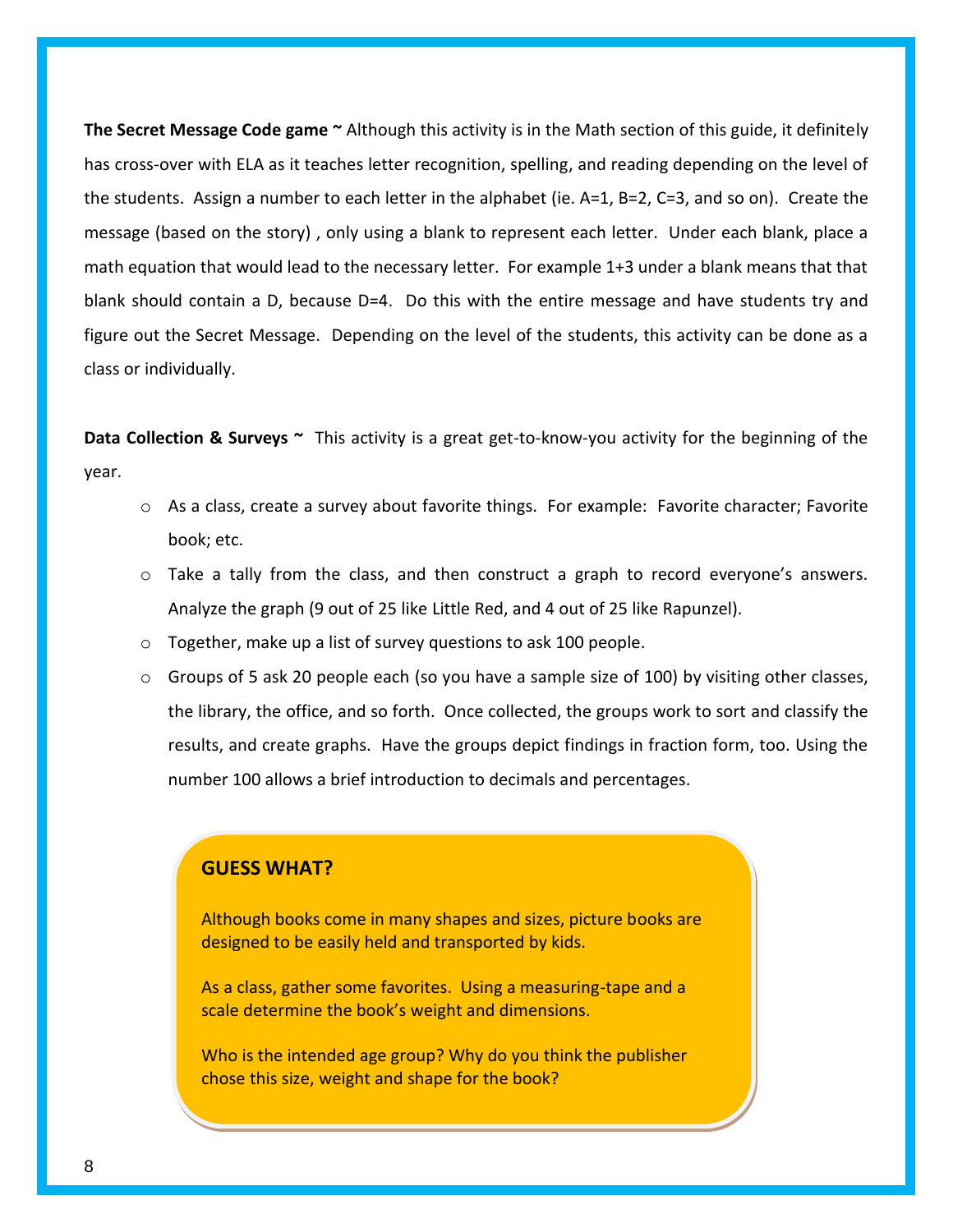## **Science**

*Based on the learning standards developed by the National Research Council (NRC) of the National Academy of Science, which argue for more depth, understanding, and thinking and less memorization, mechanics and mimicry.*

Concepts:

**\*Science as Inquiry**

**\*Physical Science**

**\*Life Science**

**\*Earth and Space Science** 

**\*Science and Technology** 

**\*History and Nature of Science**

## **GUESS WHAT?**

There is a wide variety of non-fiction and informational picture books which are excellent resources, however, fiction books can introduce scientific concepts, as well. This section was created with both non-fiction and fiction picture books in mind.

#### **Why Picture Books?**

 Children are born scientists; and picture books, like Science, are about the spirit of curiosity and exploration.

 Although fiction picture books provide fantastical elements, these stories provide wonderful springboards for conversation about fact vs. fiction and can spark the desire for further research.

• Literature takes us to places we cannot go when inside a classroom; and additionally, through the use of illustrations and photographs picture books can *show* us places we are unable to go to ourselves.

- Picture books offer a narrative and humanization to several scientific concepts.
- Picture books give us a more intimate look at scientific concepts that are often abstract and difficult to understand.
- The technological debate of traditional vs. digital picture books and whether technology always means progress is a great topic for the classroom.
- Picture books provide opportunities to develop students' background knowledge and for frontloading before the beginning of a new unit.

#### Classroom Activities:

**Text-plorers ~** Real scientists are always asking questions and seeking answers. Ask your students to be scientists or "text-plorers." Page by page read the story aloud. Ask students what questions they have after each page. Make sure to record all questions. No questions are silly. At the end of the book, review the list of questions and discuss possible answers. Some questions may have been answered in the story. Maybe some kids would want to guess or "hypothesize" the answers that are still unknown.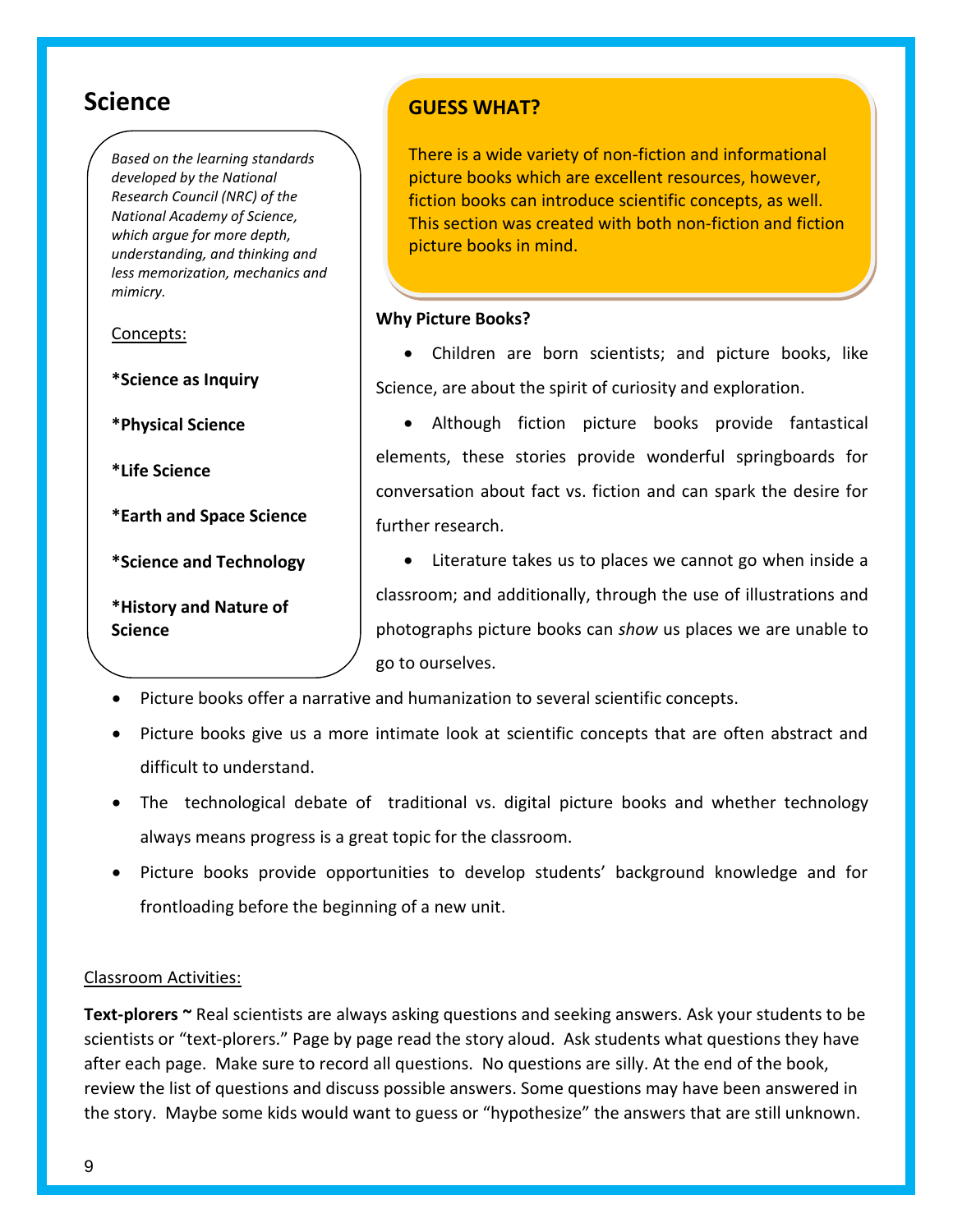Now research the answers in the library or on the computer. Assign certain questions to specific students or the entire class may research together as a way to demonstrate good research skills to those who might not be as experienced.

Optional: Explain what a "footnote" is. Create index cards for each question/answer and fix them with tape to the appropriate pages in the book as a reference.

**Non-fiction Show 'n Tell** ~ Ask students to bring in a nonfiction book or a "found fact" from the Internet that corresponds with topics within a story studied in class. For example, if the class reads *Blueberries for Sal*, a nonfiction book/"found fact" about black bears or blueberries would be suitable. Students then share the information with the rest of the class.

**Fact vs. Fiction game**  $\sim$  This activity focuses on listening skills and knowing the difference between fact and fiction. The teacher stands at the front of room and the students line up across the back of the room.

The teacher calls out a statement.

The students move one step if they hear a fact.

When a fictional statement is given, the students should not move. Those who move at the wrong time must go back to the beginning.

Students who reach the front, create the factual and fictional statements for the next round.

**The Scientist's Eye** ~ Compare the illustrations in a Picture Book to a photograph of the real person, animal, place, or thing.

What are similarities and differences between the photo and the illustration?

Students take their own photos of something in the natural world (nature, animals, land, etc) and create their own illustration of that photograph.

**Choral Speak ~** Using excerpted non-fiction text with a similar theme to the picture book being studied and the picture book itself, students create a choral reading

### **GUESS WHAT?**

**The Scientific Method isn't just for Science class anymore!**

The scientific method can be used whenever there is curiosity. It is a way to ask and answer scientific questions by making observations and doing experiments. Most scientists do this without even thinking.

However, there are specific steps to the Scientific Method:

- Ask a Question
- Do Background Research/Collect Information
- Form a Hypothesis or "possible explanation"
- Test Your Hypothesis by Doing an Experiment
- Record and Study Data
- Draw a Conclusion

juxtaposing the two. After half of the students read each page of the picture book aloud together, the other half of the class will read a piece of the non-fiction text. At the conclusion, students discuss their reactions to hearing the two pieces read together.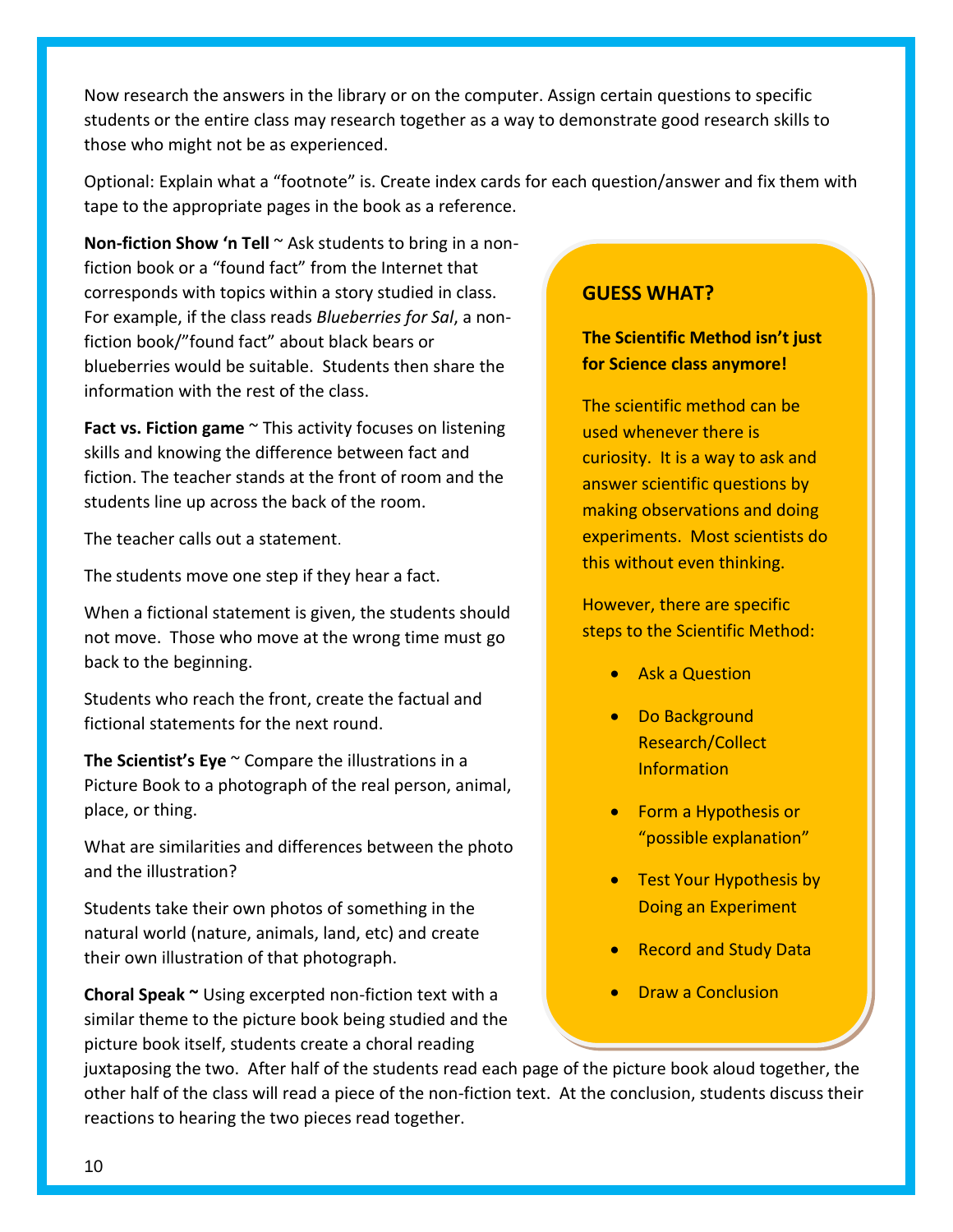## **………………………………………Teacher Testimonial**

## **Two Teachers, Countless Possibilities**

I have been teaching for over 20 years using picture books not only for reading and writing, but for math as well. Children learn best when they can make connections to their own lives. This is the way they make sense of things. Picture books do that for children—they help them make connections and they illustrate (no pun intended) how seemingly abstract ideas are meaningful. Many young children might wonder why learn about measurements, shapes, or numbers? But when they listen to a story about how big a foot is, learn about geometry through triangles that are characters, they can relate. Better yet, picture books spark students' interest, which begins a never-ending cycle of connections that are so necessary for learning.

*Karen Kavalin is an Elementary School Teacher currently teaching 1st grade.* 

Picture books can be an amazing resource for teachers when introducing new content, specifically in social studies and science. The beauty of picture books is that they are written in a way that makes difficult concepts accessible to children. The illustrations also provide more opportunities to connect with the text and therefore the information. I've often used picture books at the beginning of a unit to build students' background knowledge, as well as to develop common vocabulary and specific academic language so the class can engage in deep and authentic learning. I've also developed many topic specific text sets – so students read and learn about a topic through various types of picture books. For example, a text set might include picture books written in prose, narrative, or straight information. Showing students how information can be presented in different ways broadens and deepens students' understandings, as well as provides multiple entry points for students to connect with and access the information. Picture books are the perfect resource in any classroom because they address so many topics in truly engaging ways through well crafted, beautifully illustrated text.

> *Rosanne L. Kurstedt, Ph.D., Adjunct Professor, Fordham University, co-author of Teaching Writing with Picture Books as Models (Scholastic, 2000) and former upper elementary school teacher.*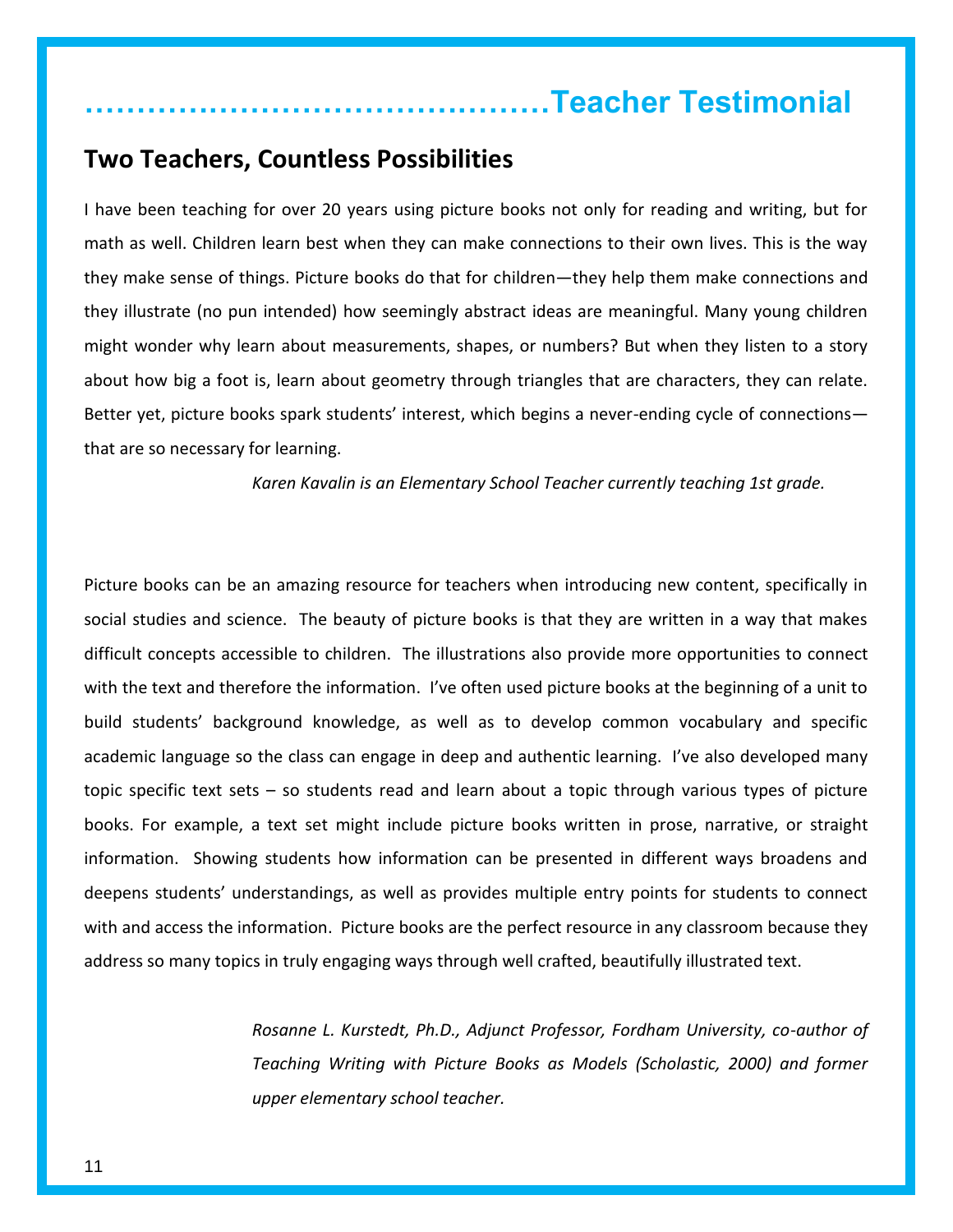## **Social Studies**

*Based on* Expectations of Excellence: Curriculum Standards for Social Studies*, created by the National Council for the Social Studies (NCSS).*

Concepts:

**\*Culture**

**\*Time, Continuity, and Change**

**\*People, Places, and Environment**

**\*Individual Development and Identity**

**\*Individuals, Groups, and Institutions**

**\*Power, Authority, and Governance**

**\*Science, Technology, and Society**

**\*Global Connections**

**Why Picture Books?**

• Picture books allow students to have vicarious experiences through characters who are not like them.

• Picture books teach the universality of many experiences.

• Picture books help students make sense of the world.

• Picture books help students develop empathy.

• Picture books place a human face to historical, political, environmental, and cultural events.

• Picture books provide an emotional core which helps connect the students to the content.

• Picture books build empathy which is an important tool for navigating through society.

• Picture books not only tell a story of a culture or historical time, they also provide a visual into the world through illustrations.

 Picture books provide opportunities to develop students' background knowledge and for frontloading before

the beginning of a new unit.

#### Classroom Activities:

**Find the Similarities ~** Create Venn diagrams of the student and the main character. Focus on the similarities between the two. If possible, add an additional real-life person in the same circumstances as the main character as a third circle.

**This is My Story ~** Invite a guest speaker to visit or Skype with the classroom about either a cultural, political, historical, environmental or thematic element in the story.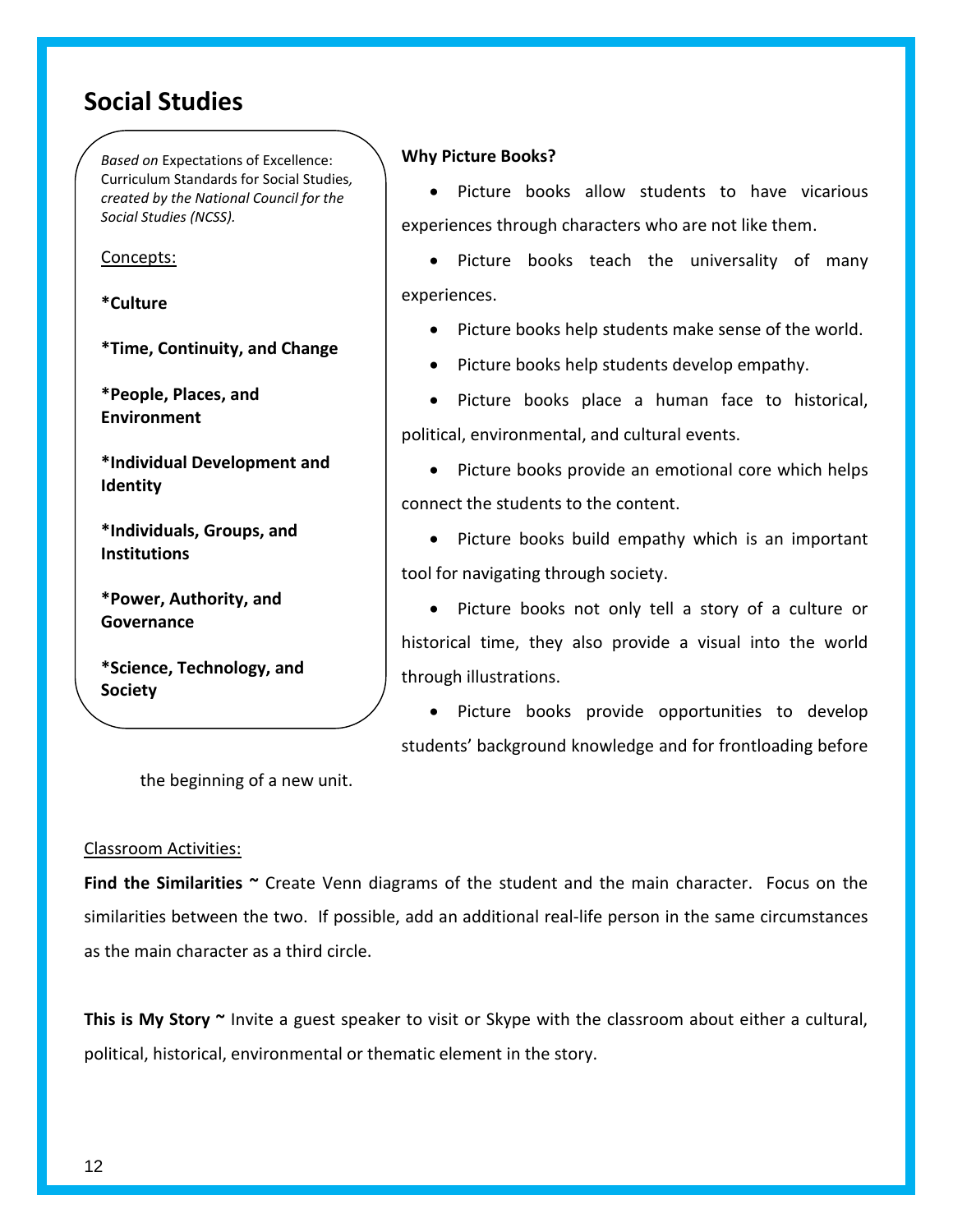**Book Pen Pals ~** Arrange to have another classroom in a different town, city, state, or country read the same story. Assign Pen Pals to your students and have them share book reviews. Pen Pals include information about their own life and how they related to the story in their coorespondence.

**Write a Face to An Event ~** Students write stories of a kid their own age during a historical, politcal, environmental, or cultural event.

**Map it or Timeline it ~** Understanding how the world of a story looks or the timeline of an event can help students understand the event itself. Students create timelines or maps of their own worlds for comparison.

What Would I Do? ~ Read a Picture Book right up to the main conflict. Brainstorm with the students different resolutions and what their outcomes would be. Students can then place themselves physically on an imaginary line linking two alternatives. An open mind is indicated through placing oneself centrally, while the closer one stands to a chosen alternative the stronger one's support. This allows students to see the potential range of opinion within a group. Students can share why they placed themselves where they did on the spectrum.

#### **GUESS WHAT?**

Social Studies is not just about government and history. Social Studies is about people, the world and the inter-connectedness of all.

Story, even when fictional, can help students make sense of their world through "text to self" and "text to world" connections.

**Collective Drawing ~** As a class, create a piece of artwork to represent the people and places in the story.

**Still Image Sculpture ~** Students devise an image using their own bodies to crystallize a moment, idea or theme from the story. These still images are a form of expression and reflection for those inside the image, but also a sign to be interpreted or read by the observers. Often, for tricky emotional moments, these still images communicate more than students could with words alone. Observers create caption for the physical illustrations.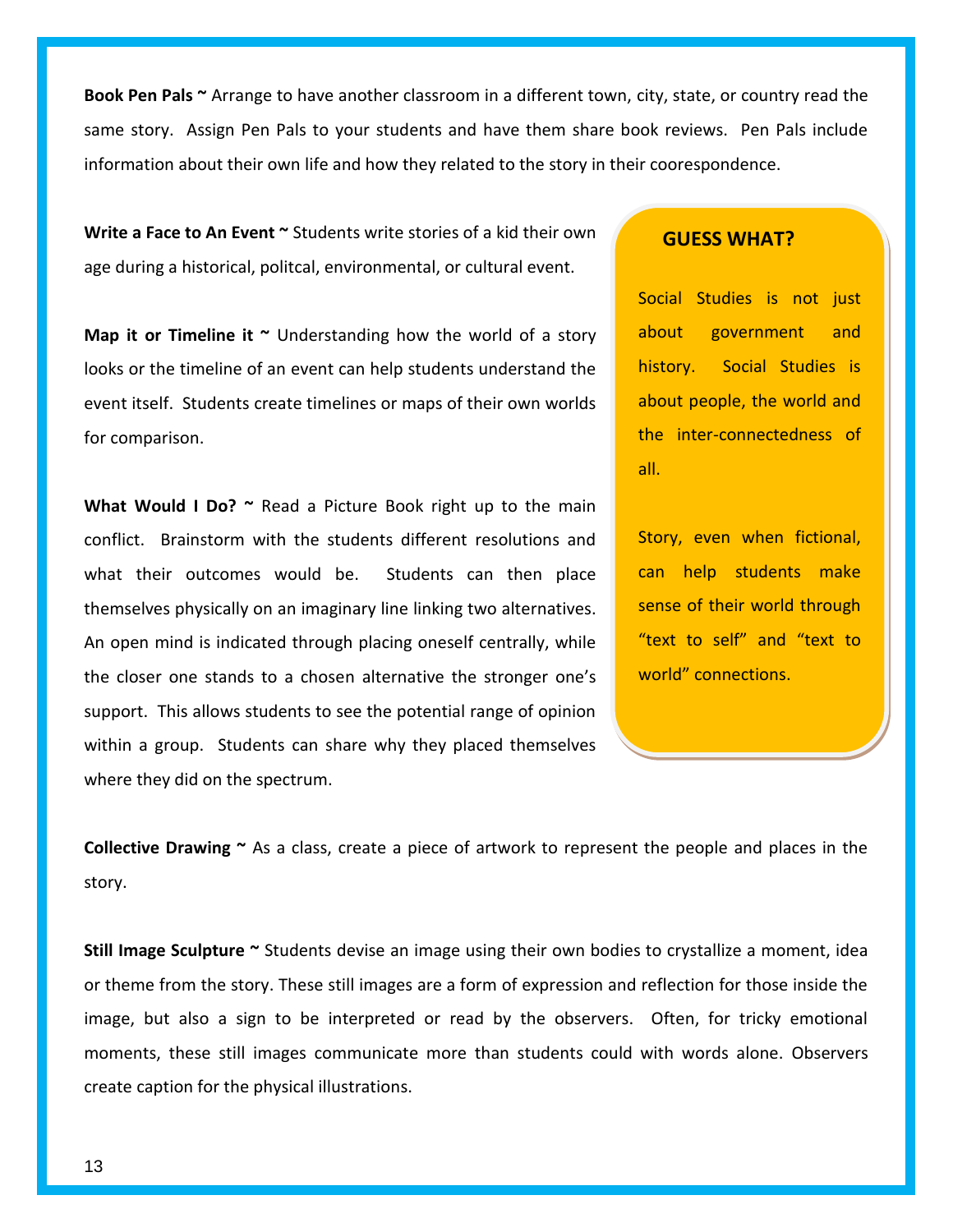## **Helpful Resources**

The Standards

| The Common Core State Standards | www.corestandards.org                    |
|---------------------------------|------------------------------------------|
| <b>ELA standards</b>            | www.ncte.org/standards/ncte-ira          |
| Math standards                  | www.nctm.org/standards                   |
| Science standards               | www.nap.edu/openbook.php?record id=13165 |
| Social Studies standards        | www.socialstudies.org/standards          |

Informational Websites

| www.writingfix.com/picture_book_prompts.htm |
|---------------------------------------------|
|---------------------------------------------|

[www.julieballew.com/A\\_Literate\\_Life/Mentor\\_Texts.html](www.julieballew.com/A_Literate_Life/Mentor_Texts.html)

Common Core Projects [www.teacherjodieblack.com/A-year-in-projects.html](http://www.teacherjodieblack.com/A-year-in-projects.html)

Picture Book Database (Perfect Picture Book Friday) <http://susannahill.blogspot.com/p/perfect-picture-books.html>

Article -*Using Picture Books to Empower and Inspire Readers and Writers in the Upper Primary Classroom* <http://www.alea.edu.au/documents/item/495>

Instructional Read Aloud

[http://readingandwritingproject.com/public/themes/rwproject/resources](http://readingandwritingproject.com/public/themes/rwproject/resources/ela/support_materials/ela_support_chapter4.pdf) [/ela/support\\_materials/ela\\_support\\_chapter4.pdf](http://readingandwritingproject.com/public/themes/rwproject/resources/ela/support_materials/ela_support_chapter4.pdf)

An Introduction to Total Physical Response

[http://www.onestopenglish.com/support/methodology/teaching](http://www.onestopenglish.com/support/methodology/teaching-approaches/teaching-approaches-total-physical-response/146503.article)[approaches/teaching-approaches-total-physical-response/146503.article](http://www.onestopenglish.com/support/methodology/teaching-approaches/teaching-approaches-total-physical-response/146503.article)

#### **Books**

*Using Picture Books to Teach 8 Essential Literary Elements: An Annotated Bibliography of More Than 100 Books with Model Lessons to Deepen Students' Comprehension* (Scholastic Teaching Resources, 2012)

*Teaching Writing with Picture Books as Models: Lessons and Strategies For Using the Power of Picture Books to Teach the Elements Of Great Writing in The Upper Grades* (Scholastic Professional Books, 2000)